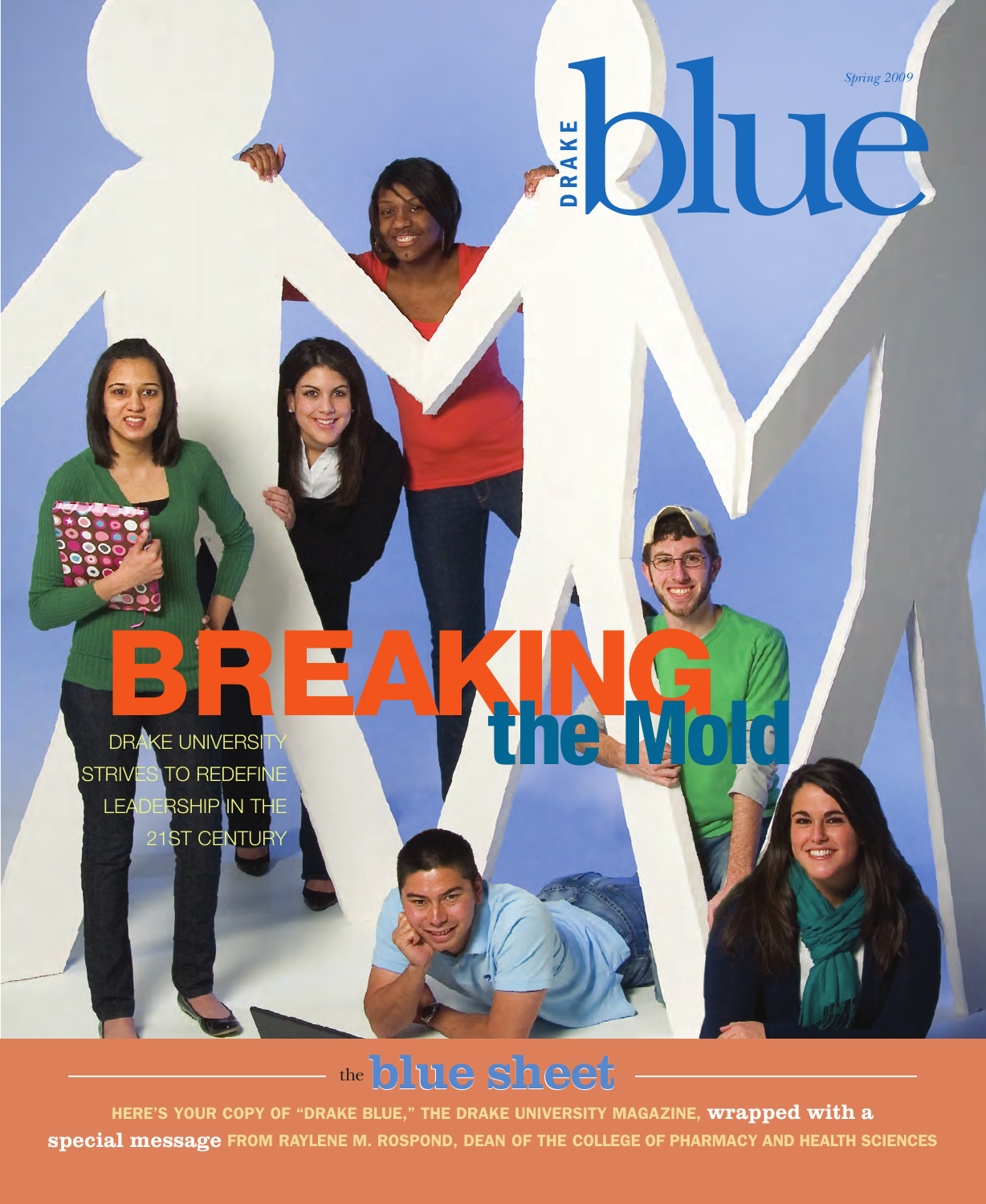# the**blue sheet**

### College of Pharmacy and Health Sciences Update

#### **MAINTAINING POSITIVE RELATIONSHIPS**

The College of Pharmacy and Health Sciences communicates to our students the value of networking. The world in general, and certainly that of health professionals, is small, and networking is a route to build personal and professional opportunities. Faculty also advise students to "never burn bridges," since you never know when and in what role you may interact with a colleague in the future. At the heart of this advice is the need to develop and maintain relationships.

Relationships are the "core" of any individual's life experience. Developing and maintaining a relationship requires active communication and engagement from all parties involved. As a college, the CPHS must also develop and maintain relationships. As the CPHS prepared for the ACPE (Accreditation Council for Pharmacy Education) accreditation site visit, we had to identify and articulate those partnerships that are integral to the achievement of our mission. In addition, the college surveyed young alumni to determine the effectiveness and applicability of our curriculum in preparing them for their careers in pharmacy. Preceptors, many of whom are alumni, were also surveyed and asked to provide feedback about the college, the curriculum, the preparation of our students and the support provided to them in their role as adjunct faculty.

Developing and maintaining positive relationships with numerous stakeholders is very important to the success of our

> **The Blue Sheet** is published for alumni and friends of Drake University College of Pharmacy and Health Sciences

**Raylene M. Rospond, dean** *raylene.rospond@drake.edu* 515-271-1814

Alumni & Development staff: **Emily Hamilton, major gifts officer** *emily.hamilton@drake.edu* 515-271-4049

educational programs whether that program is the doctor of pharmacy, the bachelor of science in pharmaceutical sciences, or the



bachelor of science in health sciences.

The heart and soul of any institution of higher learning is the alumni. Over my last five years as dean, I have had the privilege of meeting numerous alumni of the college. I have been struck by the wide variation but significant common themes that thread through the experiences and memories of each individual. If any dichotomy exists, it appears to be in how each individual currently defines his or her relationship with Drake.

It has become apparent that enhancing the engagement of alumni in the life of the CPHS needs to be an important part of the college's new strategic plan. I am calling on each and every one of you to be an active part by providing feedback about what alumni engagement strategies would be most meaningful and valuable to you:

- Keep alumni informed through the use of social and professional networking sites — i.e. Facebook, MySpace, LinkedIn, Spoke — by creating a presence for the College of Pharmacy and Health Sciences
- Enhance the Dean's presence on these social and professional networks
- Implement a newsletter specific to the College of Pharmacy and Health Sciences with focus on delivery that is meaningful and environmentally friendly
- Hold more college specific alumni events around the country
- Start a College of Pharmacy and Health Sciences alumni reunion event
- Develop an alumni liaison network to enhance communication between individual alumni classes and the College of Pharmacy and Health Sciences
- Develop and market enhanced opportunities for alumni to be engaged with the College of Pharmacy and Health Sciences and its students

In this issue of *Blue* magazine, you will be asked to participate in an overall alumni readership survey. From there, you can click to give further feedback specific to the College of Pharmacy and Health Sciences on these issues or go directly to *www.drake.edu/cphs/alumni.php* and complete the CPHS survey. Your input is important both at the University level and for the College of Pharmacy and Health Sciences. I hope you will consider participating in both surveys.

- Access the overall alumni readership survey at *www.drake.edu/alumni/survey*
- Visit *www.drake.edu/cphs/alumni.php* to complete the CPHS survey

#### **ENGAGING WITH THE COLLEGE**

The active engagement of our alumni is vital to the college. A common question is, "How can I become more involved?" Here are some answers:

- Host an admitted student reception
- Become a white coat mentor for an entering P1 student
- Serve as an alumni member on a college committee
- Serve as an approved Introductory Pharmacy Practice Preceptor
- Become a standardized patient for the Pharmacy Skills and Applications Course
- Be a guest lecturer or presenter in an academic course
- Serve as a judge for the APHA Patient Counseling Competition
- Host an alumni reunion
- Serve as a skills evaluator for the Pharmacy Skills and Applications course
- Allow a student to complete a shadowing experience in your practice, laboratory or place of business
- Provide a summer internship experience for a pharmacy or health sciences student
- Be a guest lecturer or presenter at a student organization meeting
- Present a research seminar to our students
- Serve as an alumni liaison for your graduating class
- Serve as an approved senior capstone experiential site for a health sciences students
- Proctor an examination
- Be a class reunion committee member
- Serve a leadership role on the college's National Advisory Board
- Serve as an approved advanced pharmacy practice preceptor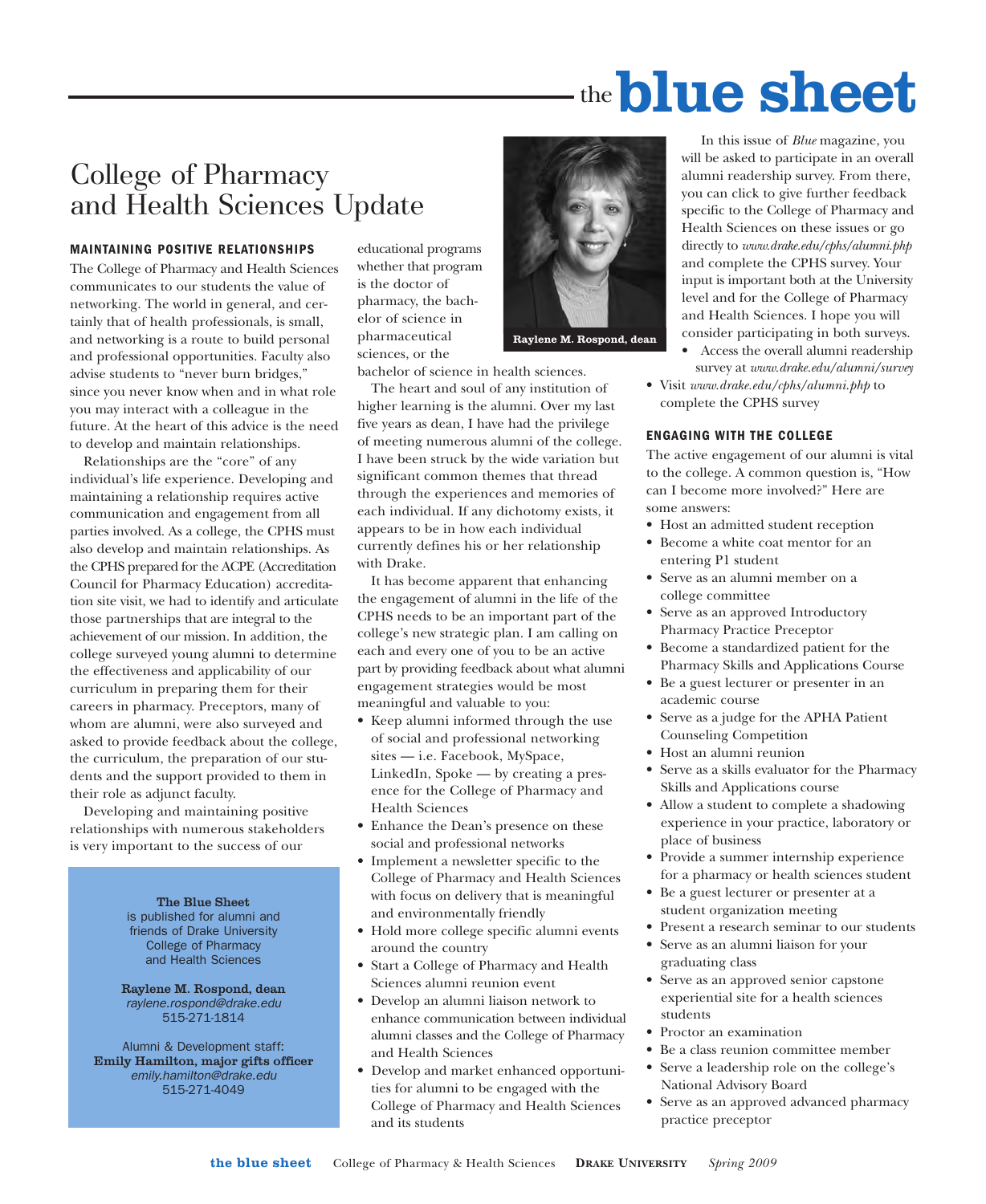If you are interested in volunteering in any of these roles, please visit *www.drake.edu/cphs/alumni.php* and complete the volunteer survey.

One of the college's most immediate needs is for standardized patients and pharmacist evaluators for the Pharmacy Skills and Applications course. Students are evaluated twice per semester on basic pharmacy practice skills. Below please find a list of dates and times when volunteers are needed for the spring 2009 semester. If you are interested, contact professor Heidi Price at *heidi.price@drake.edu* or 515-271-2313.

April 27, 8 a.m.–Noon April 28, 8 a.m.–Noon April 28, 12:30–2 p.m. April 29, 8 a.m.–Noon April 30, 8 a.m.–Noon April 30, 12:30–2 p.m. May 1, 8 a.m.–Noon May 4, 8 a.m.–12:30 p.m. May 6, 8 a.m.–12:30 p.m.



**Lon Larson**

#### **STAYING CONNECTED**

As you deepen your engagement with the college, we hope that you take time to relive your Drake experience by returning to campus and attending special events. This

year I want to extend a special invitation for you to attend the 10th anniversary ceremony of the Weaver Medal of Honor. The award ceremony and lecture will take place Wednesday, April 22, at 2 p.m. in Sheslow Auditorium, Old Main.

Lon Larson, the Ellis and Nelle Levitt distinguished professor of pharmacy administration at Drake University, has been selected to receive the 2009 Lawrence C. and Delores M. Weaver Medal of Honor. The award is the highest honor presented by Drake's College of Pharmacy and Health Sciences. The Weaver Medal of Honor was established by Lawrence Weaver, a 1949 pharmacy graduate, dean emeritus of the University of Minnesota College of Pharmacy, and his wife, Delores.

Larson earned his bachelor's degree in pharmacy from Drake in 1972 and went on to receive an MS and PhD from the University of Mississippi in health care



Faculty members were recognized at the annual Pharmacy and Health Sciences Day in February. (From left) Carrie Koenigsfeld, associate professor of pharmacy, was honored with the Preceptor of the Year Award; Heidi Price was given the Mentor of the Year Award; and Robert Soltis, professor of pharmacology and department chair of pharmaceutical sciences, received the Teacher of the Year Award.

(pharmacy) administration. Larson worked in regional health planning and health insurance before beginning his academic career at the University of Arizona. He joined the Drake University faculty in 1991. Larson is the only member of Drake's faculty and staff to have twice received the Madelyn M. Levitt Mentor of the Year Award. He was first honored with the award in 1997 and then again in 2007. Larson has also received Alumni Achievement Awards from both Drake and the University of Mississippi.

Larson's academic interests include costeffectiveness analysis, the ethics and values of health policy, and the rationing of health care services. Larson has published more than 75 professional articles and book chapters.

He clearly takes an interest in student learning. A fellow colleague noted in his letter of nomination, "Most of us try to represent the college well outside the confines of Fitch and Cline Halls, but Dr. Larson has taken this task to a new level. His service and commitment to the University are exemplary. He has effectively assumed leadership roles on many University level committees including chairing the Review and Priorities Advisory Committee during a difficult and pivotal point in Drake's history."

Larson has served on the Board of Directors of the Iowa Pharmacy Association and of its subsidiary PNI Inc. He is also a fellow of the American Pharmacists Association and a member of the Academy of Managed Care Pharmacy and the American Association of Colleges of Pharmacy.

Larson has touched the lives of many individuals during his career at Drake. As we prepare to recognize his legacy with the Weaver Medal of Honor, we are looking for stories from his former students and professional colleagues. If you have a memory of him you'd like to share, please contact Marilea Chase at 1-800-44-DRAKE, x1814 or *marilea.chase@drake.edu*.



#### **DONALD DAVIDSON PHARMACY PRACTICE LABORATORY DEDICATION**

Fitch 102, Drake University April 23 11:30 a.m.